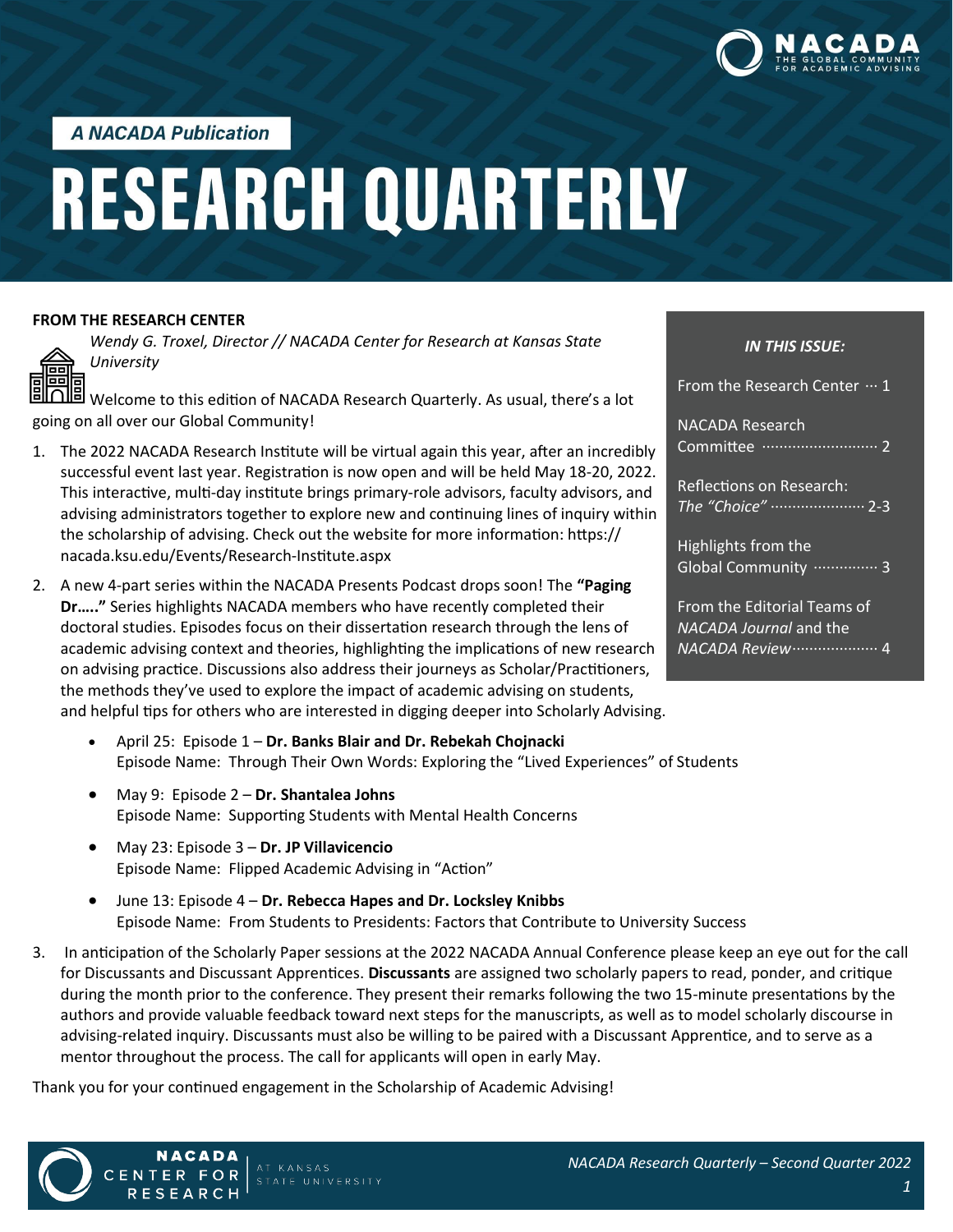#### **NACADA RESEARCH COMMITTEE**

*Kiana Shiroma, Chair*



Happy Spring, NACADA members!

For this upcoming year, we are continuing to focus on supporting and providing research-related information to you! The Research Committee is hard at work fulfilling this goal with the following projects!:

- Finalizing our keynote speaker for the annual conference
- Creating more modules on research topics
- Setting up a Canvas site to continue supporting those who complete the Research 101 eTutorial
- Rethinking grant packages for awardees
- Updating our research curriculum for members
- Updating our webpage

Thank you so much to the Research Committee members for all of the hard work, time, and effort they have already committed to these objectives! The full list of members can be viewed [here.](https://nacada.ksu.edu/About-Us/NACADA-Leadership/Administrative-Division/Research-Committee.aspx)

Also There are some exciting scholarship and award opportunities coming up! More info and the apps can be found [here.](https://nacada.ksu.edu/Programs/Awards.aspx) Please apply and encourage your colleagues to apply as well! Specifically there is an upcoming deadline on May 1 for the Excellence in Scholarly Inquiry Award and the Student Research Awards.

Please feel free to email me at [kianak@hawaii.edu](mailto:kianak@hawaii.edu) should you want to help us achieve these goals and/or should you have any questions regarding the Research Committee!

#### **REFLECTIONS ON RESEARCH**

*The "Choice" Elisa Shaffer, Managing Editor // NACADA Center for Research at Kansas State University*

In the last newsletter, I talked about the "question." What do you wonder about and what makes you think. For me, it was and still is, what makes quality, effective, instruction for advisors and other professionals.

But having the question is one thing, the next is acting on it.

For some that may just be starting to dig into the literature. I would encourage anyone to do that. There are some great resources out there; Google Scholar to name an easy access one. Also, do not forget your local librarians, they are a font of knowledge. Dive in! It's worth it.

But for others, myself included, it meant seeking out more knowledge through a graduate degree. I had already pursued a Master's degree and I did not want to get a second, so I knew that a doctoral program was the right direction. But what degree? What program? Online or

*continued on page 3*

#### **EVENTS & HAPPENINGS**



*[Second Saturday Scholars:](https://nacada.ksu.edu/Resources/Research-Center/Writer-Support/Global-Writing-Days.aspx)* Join us every second Saturday of the month as we meet in virtual spaces across the globe to engage in research and writing projects. Register at: <https://bit.ly/2ndSatSch>

*[Virtual Research Café Q&A:](https://nacada.ksu.edu/Resources/Research-Center/Research-Skills-Tips.aspx)* This free Q&A series focuses on the "ins and outs" of various research topics and will feature academics, experienced researchers, and other subject matter experts. May 11th's topic is "Humanities Research" - Register at: [https://nacada.ksu.edu/Resources/Research](https://nacada.ksu.edu/Resources/Research-Support/Research-Skills-Tips.aspx)-Support/ Research-Skills-[Tips.aspx](https://nacada.ksu.edu/Resources/Research-Support/Research-Skills-Tips.aspx)

*[NACADA Research Institute:](https://nacada.ksu.edu/Events/Research-Institute.aspx)* Join us virtual May 18-20, 2022. This "project-focused" institute is for individuals or teams who want to develop (or further plan) the scope of an evidencebased research study or philosophical inquiry. Find more information at: [https://nacada.ksu.edu/Events/Research](https://nacada.ksu.edu/Events/Research-Institute.aspx)-[Institute.aspx](https://nacada.ksu.edu/Events/Research-Institute.aspx)

**Each quarter we want to highlight the advising-related scholarly contributions by NACADA members across the globe. To submit your doctoral defense or publication for recognition, please complete [this form](https://bit.ly/NACADAScholars) by noon Central Time on the last day of March, June, September, and December (respectively).**

**Please contact the NACADA Research Center at NACADA-[RESEARCH@KSU.EDU](mailto:NACADA-RESEARCH@KSU.EDU?subject=NACADA%20Scholars) with any questions.**



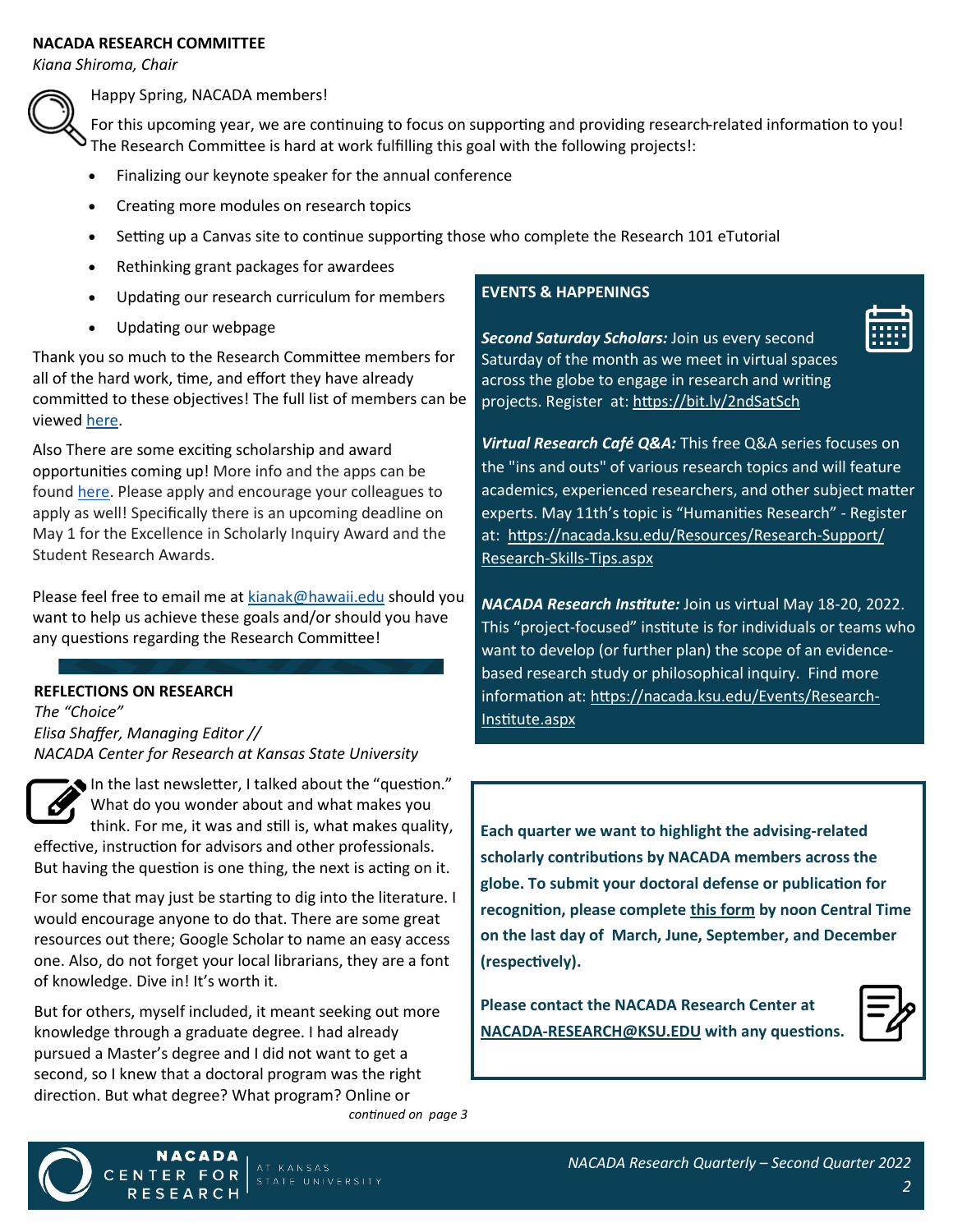### **HIGHLIGHTS FROM THE GLOBAL COMMUNITY**

*Kathryn Woods // UKAT Research Committee Chair*



Call for Submissions to a Special Issue of NACADA Review

Special Issue Title: THE FUTURE OF ACADEMIC ADVISING AND PERSONAL TUTORING: THE IMPACT OF COVID-19 AROUND THE WORLD

Academic advising and personal tutoring around the world has been transformed by COVID-19. Students, staff, and institutions have recognised its importance more than ever before. The opportunities of digital technology have been embraced. Issues of equality, diversity and inclusion have been revealed. Research-informed practice and collaboration has supported higher education to adapt.

This special issue will consider the impact that COVID-19 has had on academic advising and tutoring: both the challenges and the opportunities. It will also explore the future of academic and personal tutoring as we emerge from the pandemic. The special issue will bring together articles from across the world to reflect on the challenges, opportunities, and innovation.

The special issue has been developed in collaboration between NACADA: The Global Community for Academic Advising and United Kingdom Advising and Tutoring (UKAT).

We welcome manuscript article submissions from global researchers based on research and reflection, and discussion and theory papers. We also consider manuscripts based on interview. There are no author costs associated with the publication.

We are especially interested in including papers on the following themes:

- Global perspectives
- Changing approaches to practice
- Equality, diversity and inclusion
- Digital technology
- Student engagement
- Induction and progression
- Supporting staff to support students
- Scholarship and practice
- Leading and experiencing change

We invite you to submit articles in accordance with the guidelines you will find at: [https://nacada.ksu.edu/Resources/NACADA](https://nacada.ksu.edu/Resources/NACADA-Review.aspx)-Review.aspx

The deadline for submission is 1 June 2022. Submit here: [https://](https://nacada.ksu.edu/Resources/NACADA-Review/Submitting-a-Manuscript.aspx) [nacada.ksu.edu/Resources/NACADA](https://nacada.ksu.edu/Resources/NACADA-Review/Submitting-a-Manuscript.aspx)-Review/Submitting-a-[Manuscript.aspx](https://nacada.ksu.edu/Resources/NACADA-Review/Submitting-a-Manuscript.aspx) Manuscripts should be no longer than 6000 words.

If you would like to discuss your manuscript ahead of submission, please get in contact with the one of the special issue editors:

[Peter Hagen](mailto:publish@ksu.edu) (NACADA) // [Julie Givans Voller](mailto:publish@ksu.edu) (NACADA)

[Gill Knight](mailto:g.knight@aston.ac.uk) (UKAT) // [Kathryn Woods](mailto:k.woods@gold.ac.uk) (UKAT)

CENTER





# Virtual **Research Institute**



*Reflections on Research from page 2*

in-person? Cohort or individually-directed? Ed.D. or Ph.D.? It was a lot to consider. So I did what I had done before, I asked my friends and colleagues. They encouraged me to ask a couple of questions to help narrow down the choice. I'll ask you the same:

- *Degree: Do you already have a graduate degree? If so, do you want that same level?*
- *Program: When thinking about what you want to study is it a general topic (e.g. Student Affairs) or more specific (e.g. Academic Advising)?*
- *Online/In-Person: Are you location bound? If so, is there a program of study near you?*
- *Cohort/Individual: Can you commit to a specific time frame for completion?*
- *Ed.D./Ph.D.: What courses does the program offer, specifically, and what is the focus?*

Everyone is different and it's a tough decision. Even after you've made those decisions you then need to apply to the programs, go through the interview process, and wait for that email or letter of confirmation. But if you're in that decision making process right now, take your time, and find the right match for you and your interests. Graduate school, and doctoral programs especially, are quite the commitment and you want to make sure that you've settled on just the right place for you.

Want to continue this conversation, email me at elshaffer@ksu.edu or join me on Twitter at [@elisalynshaffer.](https://twitter.com/elisalynshaffer)